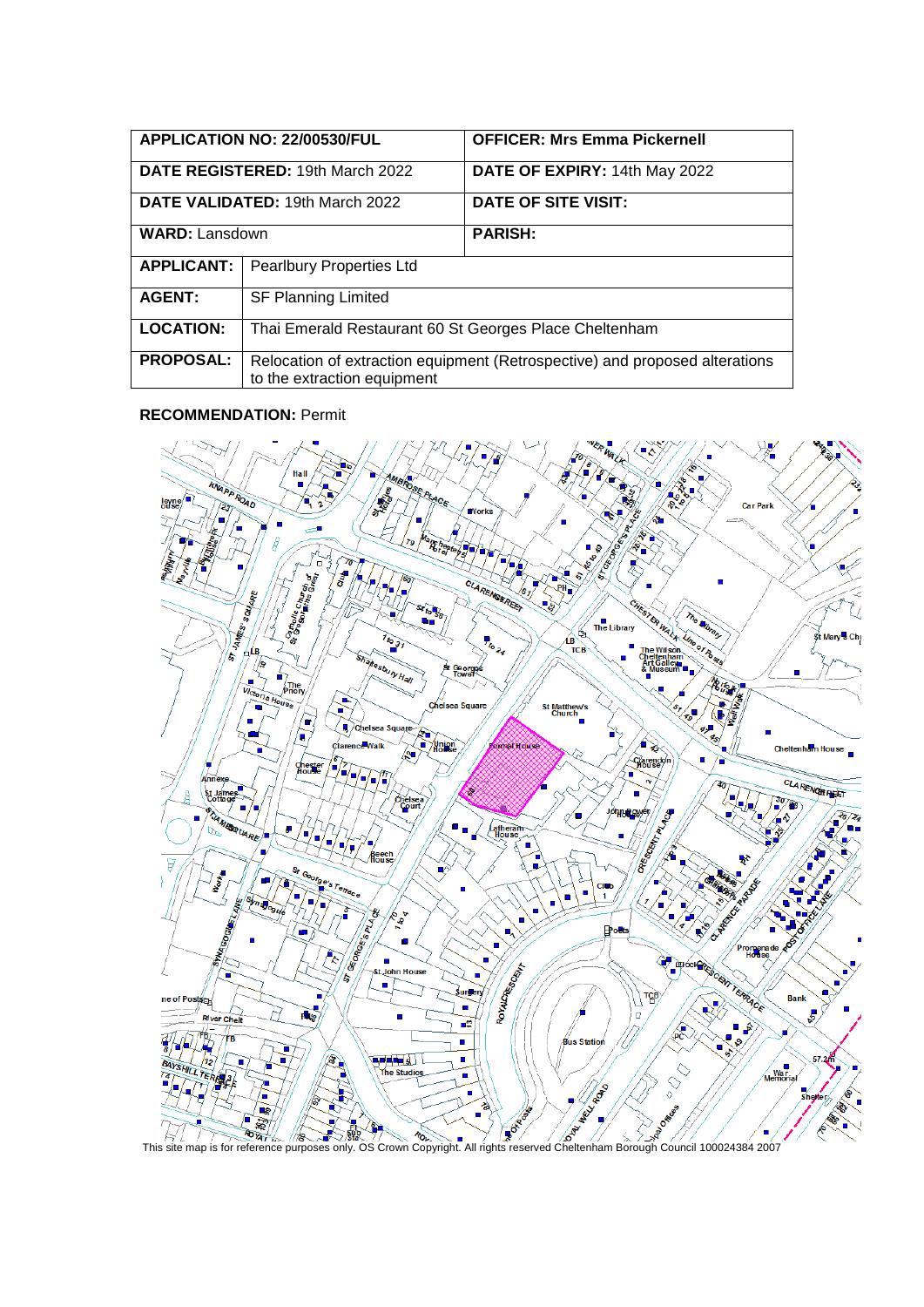# **1. DESCRIPTION OF SITE AND PROPOSAL**

- **1.1** The application site is a Thai restaurant known as Thai Emerald. It is located within a single storey building which is part of Formal House which is on the east side of St Georges Place. The application site is within the Old Town Character Area of the Central Conservation Area. The application site is locally indexed and the adjacent building, St Matthews Church is Grade II\* listed.
- **1.2** Planning permission is sought for the relocation of the extraction system associated with the restaurant. The previous location for the extraction system was the rear of Formal House. The application documents explain that for legal reasons there was a requirement to move this. Subsequently a new extraction system was installed, without the benefit of planning permission upon the flat roof the Thai Emerald building. Planning permission for its retention is now sought and as such this element of the scheme is retrospective. However additional elements are proposed in order to improve the impact of the equipment upon neighbouring properties, these have been proposed in consultation with the Council's Environmental Health department.
- **1.3** The additional elements include:
	- A cowl upstand at the end of the ducting
	- An additional silencer
	- A new fan in the acoustic enclosure

These elements have not been installed yet. As such the application is part-retrospective and part-proposed.

**1.4** The application has been referred to planning committee by Councillor Seacombe due to the distress to local residents.

# **2. CONSTRAINTS AND RELEVANT PLANNING HISTORY**

### **Constraints:**

Airport Safeguarding over 45m Conservation Area Core Commercial Area Principal Urban Area Residents Associations Smoke Control Order

**Relevant Planning History: 01/00340/FUL 1st May 2001 PER** Erection of further ducting on rear elevation **02/00758/COU 28th June 2002 PER** Change of use of lower ground floor from vacant former retail storage to Class D1 (gymnasium) use **02/01116/FUL 6th September 2002 PER** Change of use of part of basement to A3 use as extension to existing restaurant use on site

# **3.POLICIES AND GUIDANCE**

**National Planning Policy Framework**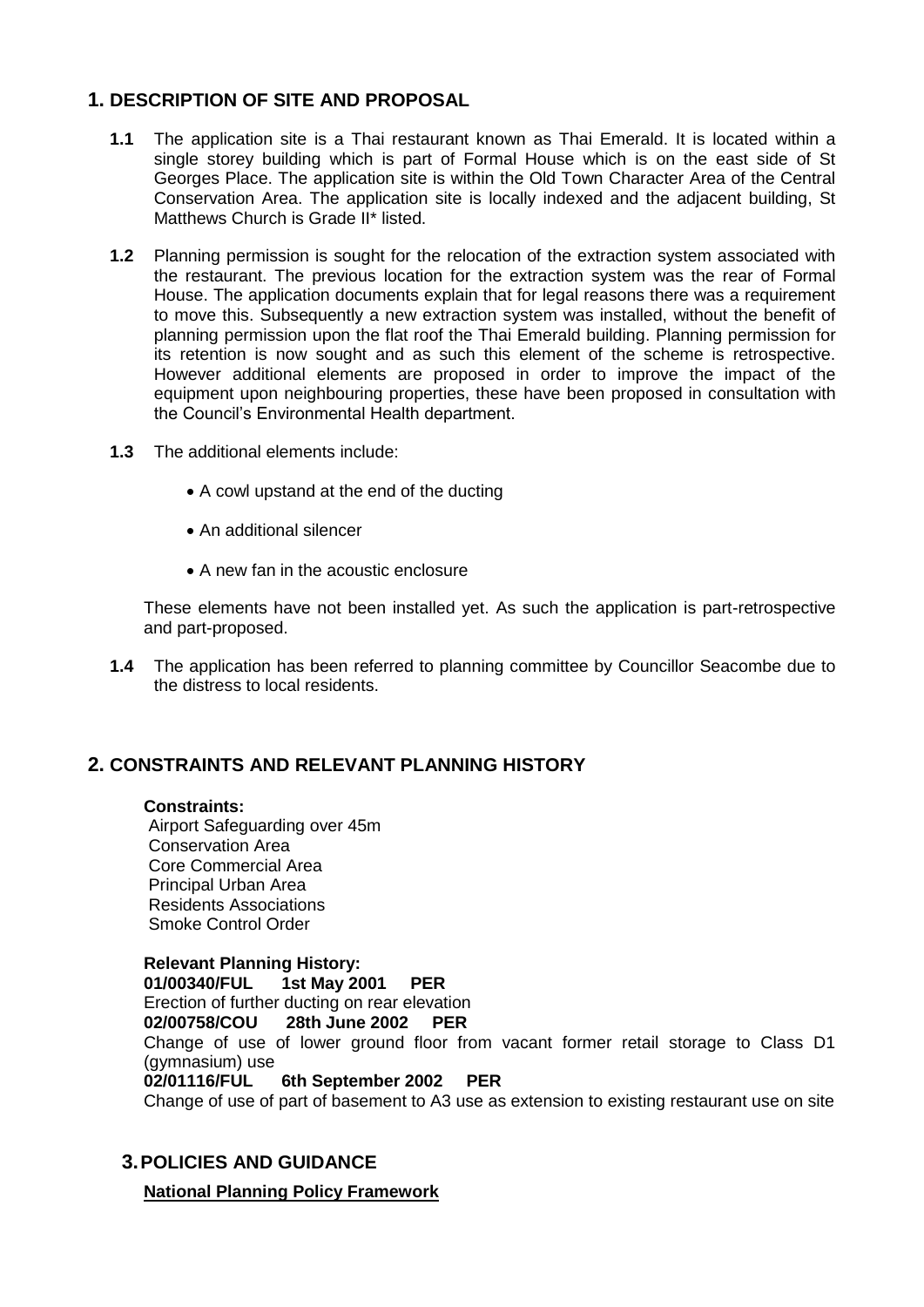Section 6 Building a strong. competitive economy Section 7 Ensuring the vitality of town centres Section 8 Promoting healthy and safe communities Section 12 Achieving well-designed places Section 16 Conserving and enhancing the historic environment

### **Adopted Cheltenham Plan Policies**

D<sub>1</sub> Design SL1 Safe and Sustainable Living

### **Adopted Joint Core Strategy Policies**

SD2 Retail and City / Town Centres SD4 Design Requirements SD8 Historic Environment SD14 Health and Environmental Quality

### **Supplementary Planning Guidance/Documents**

Central conservation area: Old Town Character Area and Management Plan (Feb 2007) Index of buildings of Local Interest SPD (2007)

## **4. CONSULTATIONS**

#### **Building Control**

*24th March 2022*

The application may require Building Regulations approval. Please contact Cheltenham and Tewkesbury Building Control on 01242 264321 for further information.

#### **Environmental Health**

*25th March 2022*

I have just had a look through the planning submission and I will be not raising an objection from an EH perspective. There is an active Abatement Notice in place and so I am hopeful these proposals will resolve the noise issues I have been investigating for some time now. I would like to point out that this is the second attempt at mitigation to resolve the noise issue and so regardless of planning permission being granted, if the noise issue is not resolved on completion of the works I will be requesting further works be undertaken to achieve compliance with the Abatement Notice.

Although I have not specifically been investigating odour, the addition of U/V - ozone filtration is also a welcome addition to the extraction.

## **5. PUBLICITY AND REPRESENTATIONS**

| Number of letters sent  | 92 |
|-------------------------|----|
| Total comments received | 6  |
| Number of objections    |    |
| Number of supporting    |    |
| General comment         |    |

- **5.1** The application was publicised by way of letters to 92 neighbouring properties, a site notice and a notice in the Gloucestershire Echo. 6 representations were received which relate to the following issues:
	- Noise levels are unacceptable
	- Poor appearance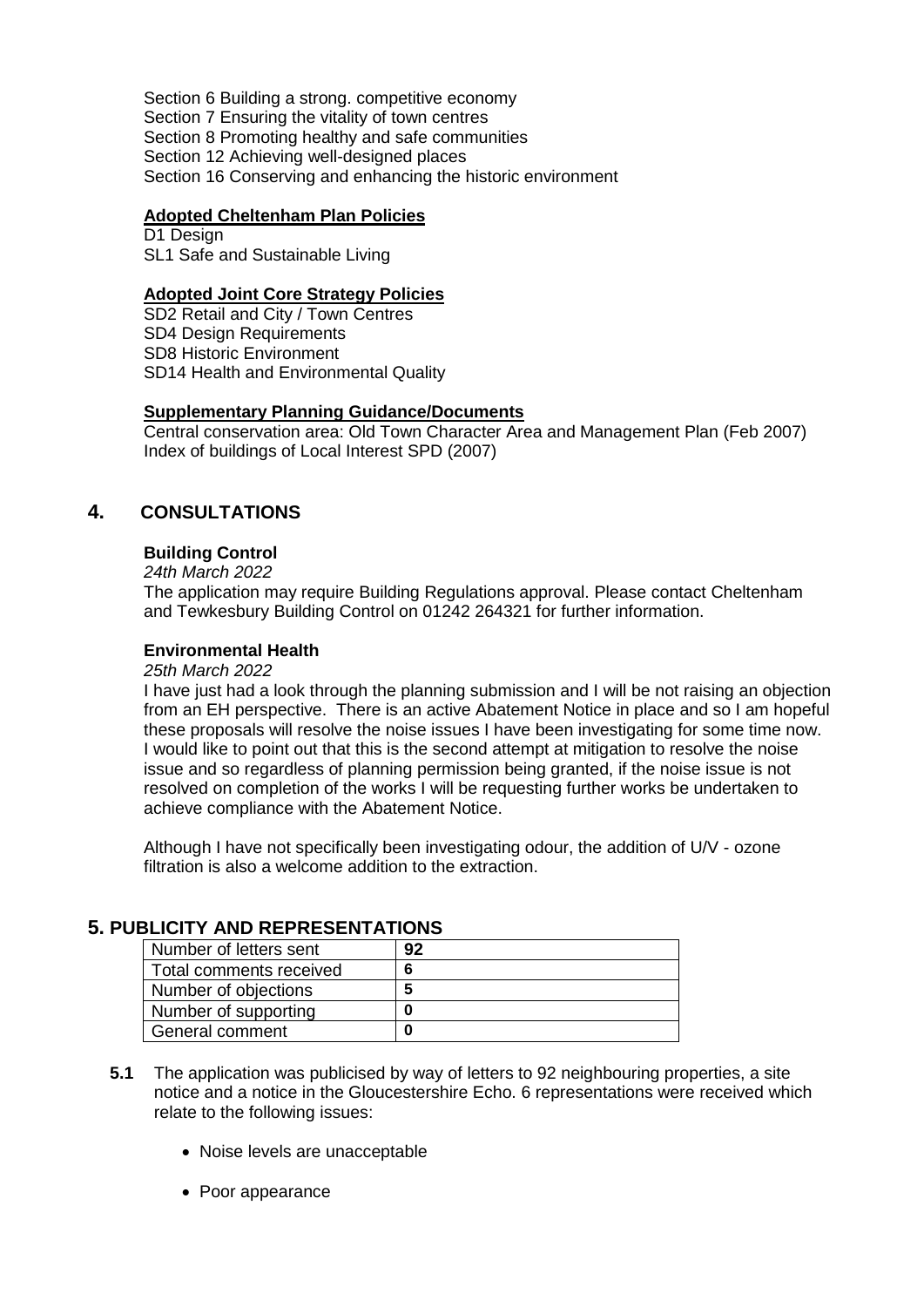• Impact of odours

## **6. OFFICER COMMENTS**

### **6.1 Determining Issues**

**6.2** The key issues in determining this application are considered to be the (i) appearance of the equipment and its impact upon locally indexed and listed buildings and upon the conservation area, and, (ii) impact upon neighbouring properties.

### **6.3 The site and its context**

**6.4** The application site is in the core commercial area and is an established restaurant. The immediate context is very mixed in terms of building type and use. Nearby uses include residential, offices, church, other Food and Beverage uses and retail. In principle officers would look to support equipment which facilitates commercial uses within such areas, especially when required by an established business in the town, provided that they are acceptable in terms of appearance and neighbour amenity.

### **6.5 Design and impact upon heritage assets**

- **6.6** Section 12 of the NPPF relates to achieving well-designed places. It highlights that the creation of high quality beautiful and sustainable buildings is fundamental to what the planning and development process should achieve. At para 130 the NPPF explains that decisions should ensure that developments (amongst other things) are; (i) visually attractive as a result of good architecture, layout and landscaping, (ii) are sympathetic to local character and history while not preventing or discouraging appropriate innovation or change, (iii) establish a strong sense of place, (iv) optimise the potential of a site to accommodate an appropriate amount and mix of development (v) create places that are safe, inclusive and accessible. Para 134 states that development that is not well designed should be refused.
- **6.7** Policy SD4 of the JCS sets out design requirements within the following areas; (i) context, character and sense of place, (ii) legibility and identity, (iii) amenity and space, (iv) public realm and landscape, (v) safety and security, (vi) inclusiveness and adaptability, (vii) movement and connectivity.
- **6.8** Policy D1 of the Cheltenham Plan states that development will only be permitted if it adequately reflects principles of urban and architectural design and complements and respects neighbouring development and the character of the locality.
- **6.9** The Planning (Listed buildings and Conservation Area) Act 1990, Section 72 (1) requires special attention be paid to the desirability of preserving or enhancing the character or appearance of the conservation area.
- **6.10** Chapter 16 of National Planning Policy Framework (NPPF) relates to heritage assets. Importantly, it is a requirement of Paragraph 197 of the NPPF to identify and assess the particular significance of any heritage asset… taking into account the desirability of sustaining and enhancing the significance of heritage assets. Paragraph 199 of the NPPF requires great weight be given to a heritage asset's conservation and the more important the asset, the greater the weight should be, irrespective of whether any potential harm amounts to substantial harm or less than substantial harm to its significance.
- **6.11** Paragraph 207 of the NPPF clarifies the loss of a building which makes a positive contribution to the significance of the Conservation Area should be treated either as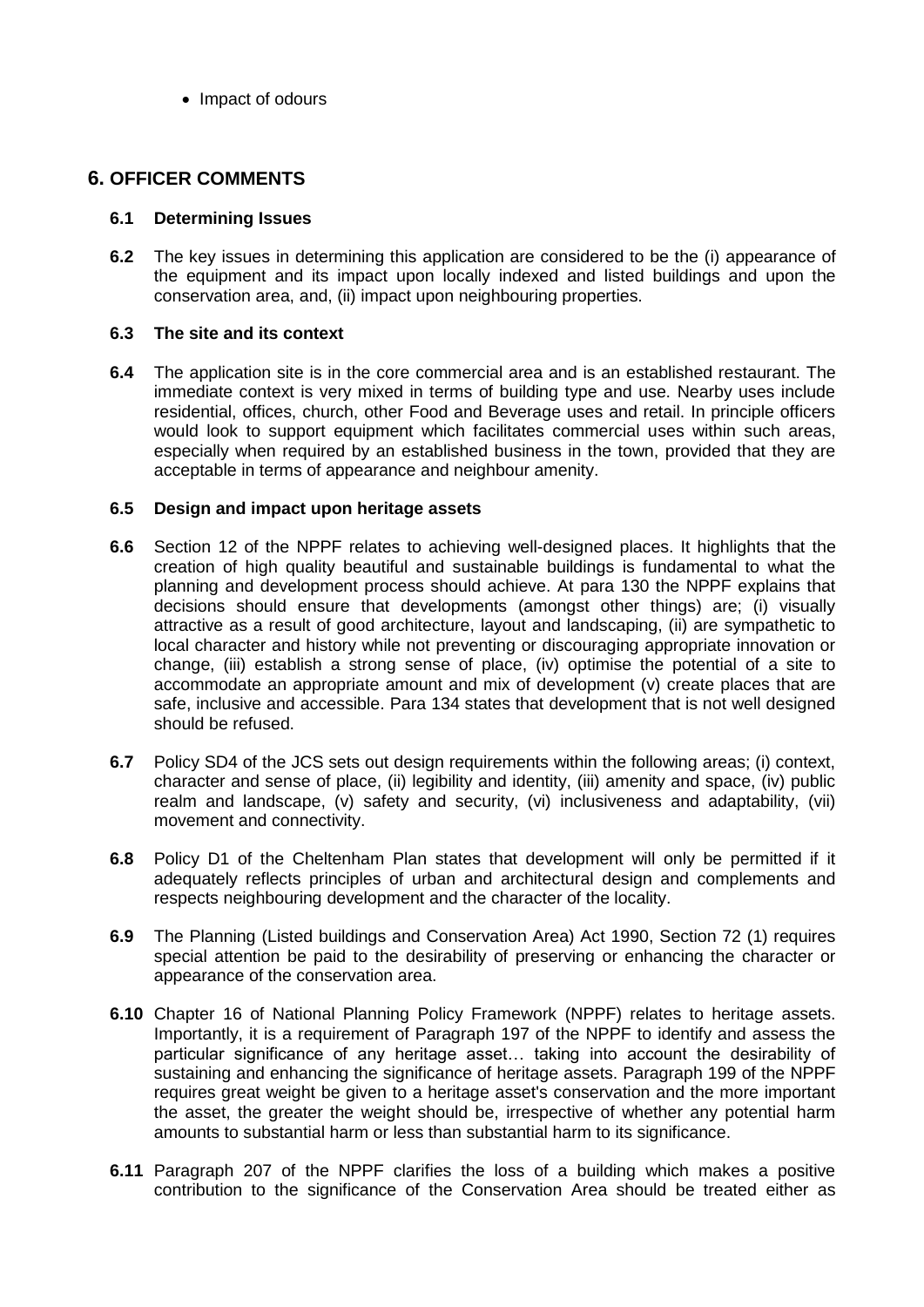substantial harm under paragraph 200 or less than substantial harm under paragraph 201, as appropriate, taking into account the relative significance of the element affected and its contribution to the significance of the Conservation Area.

- **6.12** Paragraphs 200 and 202 of the NPPF address harm to heritage assets. Paragraph 200 of the NPPF requires any harm to, or loss of, the significance of a designated heritage asset (from its alteration or destruction, or from development within its setting), should require clear and convincing justification. Paragraph 202 of the NPPF states, where a development proposal will lead to less than substantial harm to the significance of a designated heritage asset this be weighed against the public benefits of the proposal.
- **6.13** Policy SD 8 of the JCS requires that development within the Historic Environment should aim to sustain and enhance the significance of heritage assets.
- **6.14** As mentioned above the application site is locally indexed and adjacent to a grade II<sup>\*</sup> listed building. It is also located within the conservation area.
- **6.15** The restaurant was previously served by an extraction system which included ducting with a cowl fitted, at the rear of Formal House. This is visible from St Georges Place, although it is well set back from public vantage points. The equipment which is the subject of this application is located on the rear section of the building, which is at a higher level than the section which fronts St Georges Place. Drawings have been submitted which demonstrate that the equipment, even with the upstand and cowl fitted will not be visible from the street. In this regard the proposed equipment will be less visible than that which it replaces.
- **6.16** The equipment is attached to the roof of the locally indexed building, however it does not result in significant harm to its fabric or its setting and as such the impact on the Thai Emerald building is considered to be acceptable. It is also considered to have an acceptable impact upon the setting of the adjacent grade II\* listed church.
- **6.17** Therefore in terms of design and impact upon the conservation area, and both designated and non-designated heritage assets, the proposal is considered to be acceptable.
- **6.18** A condition is recommended requiring the removal of the existing extraction at the rear of Formal House.

#### **6.19 Impact on neighbouring property**

- **6.20** Section 12 of the NPPF highlights that development should promote a high standard of amenity for existing and future users. This is further emphasised in policy SD14 of the JCS and Cheltenham Plan SL1 which set out the requirement for development not to cause unacceptable harm to the amenity of adjoining land users and the locality.
- **6.21** The application has been prompted by the involvement of an Environmental Health Officer (EHO) who has been investigating noise complaints.
- **6.22** The additional equipment proposed i.e. upstand, cowl, silencer and works within the acoustic chamber are welcomed by the EHO who is confident that they will bring noise down to acceptable levels.
- **6.23** He also notes that the scheme should improve odours, although this does not form part of his investigations.
- **6.24** Officers are therefore satisfied that the proposed alterations to the equipment will result in a scheme which has an acceptable impact upon neighbouring properties. It is accepted that there may be some residual impact and that the equipment will be visible from some of the residential units nearby, however it is considered that this will bring any impact to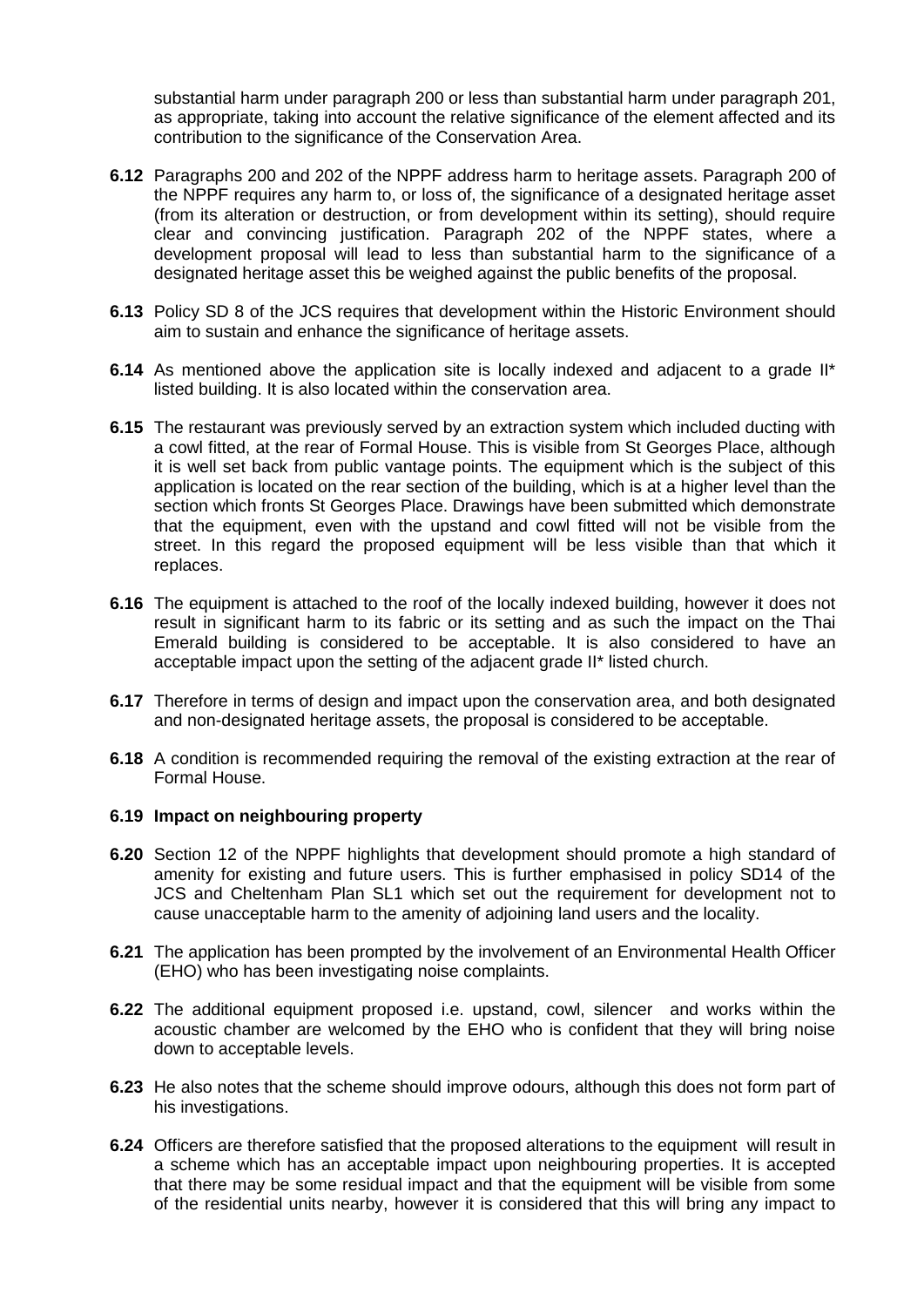within tolerable levels, bearing in mind that some disturbance is inevitable when living in the town centre. Nevertheless a condition is attached requiring the submission of a noise survey once the equipment is installed in order to ensure that it is performing correctly and achieving the anticipated improvements upon noise emissions. A condition is also attached requiring the installation of these measures within 2 months of the decision.

**6.25** Subject to the above the proposal is considered to have an acceptable impact upon neighbouring properties.

### **6.26 Other considerations**

### **6.27** Public Sector Equalities Duty (PSED)

As set out in the Equalities Act 2010, all public bodies, in discharging their functions must have "due regard" to this duty. There are three main aims:

• Removing or minimising disadvantages suffered by people due to their protected characteristics;

• Taking steps to meet the needs of people with certain protected characteristics where these are different from the needs of other people; and

• Encouraging people with certain protected characteristics to participate in public life or in other activities where participation is disproportionately low.

Whilst there is no absolute requirement to fully remove any disadvantage, the duty is to have "regard to" and remove OR minimise disadvantage and in considering the merits of this application the planning authority has taken into consideration the requirements of the PSED.

In the context of the above PSED duties, this proposal is considered to be acceptable.

### **7. CONCLUSION AND RECOMMENDATION**

**7.1** For the reasons outlined above the proposal is considered to comply with the relevant policies and as such is recommended for approval subject to the conditions listed below.

### **8. CONDITIONS / INFORMATIVES**

1 The planning permission hereby granted shall be begun not later than the expiration of three years from the date of this decision.

Reason: To accord with the provisions of Section 91 of the Town and Country Planning Act 1990, as amended by Section 51 of the Planning and Compulsory Purchase Act 2004.

2 The planning permission hereby granted shall be carried out in accordance with the approved plans listed in Schedule 1 of this decision notice.

Reason: For the avoidance of doubt and in the interests of proper planning.

3 The ventilation and extraction systems and noise supression systems shown on the approved drawings and documentation shall be installed within 2 months of the date of this decision and shall be retained in accordance with these details at all times.